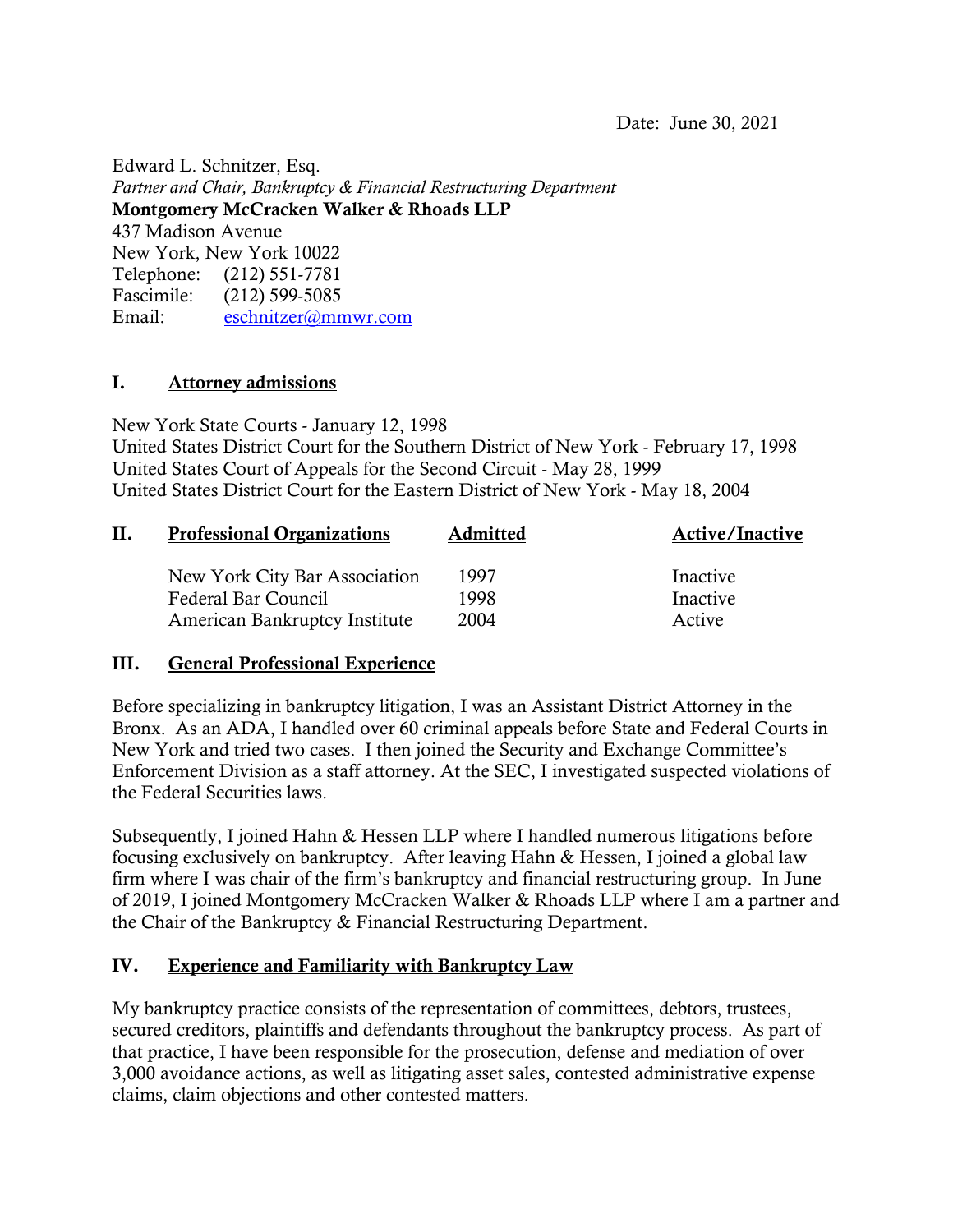Additionally, through my membership in the New York City Bar Association Bankruptcy Pro Bono Panel, I have represented a brother and sister who were defendants in avoidance actions brought by the trustee of their father's bankruptcy estate, as well as an individual in a discharge action.

## **V. Mediation Training**

I completed the American Bankruptcy Institute, St. John's University School of Law and The Hugh L. Carey Center for Dispute Resolution combined Bankruptcy Mediation Training 4 Day Program in its inaugural session in 2012.

## **VI. Mediation Experience**

I am an author of a note titled *Bankruptcy Mediation* in the Norton Journal of Bankruptcy Law and Practice and the co-author of an ABI book titled *Bankruptcy Mediation.* I have also written, or co-written, several ABI articles regarding mediation including (i) *The Hypothetical Hits of Mediation*, (ii) *To Report or Not to Report?*, (iii) *You Gotta Have Faith*, and (iv) *Mediation: Mother, May I?*.

I am a Co-Education Director of the ABI Mediation Committee, previously having served as the Co-Communications Manager. I am on the mediator registries of the United States Bankruptcy Court for the Southern and Eastern Districts of New York and the District of Delaware. I have represented adversary proceeding plaintiffs (trustees, creditors' committee and debtors) and defendants, or served as a mediator, in over 200 mediations in both New York and Delaware.

I have been involved in mediations in numerous bankruptcy cases including Insys Therapeutics, The Roman Catholic Diocese of Syracuse, New York, Furniture Brands, Advance Watch Co., Draw Another Circle, LLC, Health Diagnostic, Quicksilver Resources Inc., WP Steel Venture LLC, Rupari, Standard Register, Kodak, Dewey & LeBoeuf, Penn Traffic, MPC, American Home Mortgage, New Century Mortgage, MRI, Pillowtex, Musicland, American Classic Voyages.

# **VII. Area of Expertise**

In addition to providing overall advice and guidance on a variety of bankruptcy matters, I specialize in handling contested matters (claims objections) and the prosecution and defense of avoidance actions.

# **VII. General pertinent business or legal experience**

As a math and economics major, I have a unique understanding of statistics and mathematical analyses that are often involved in avoidance actions.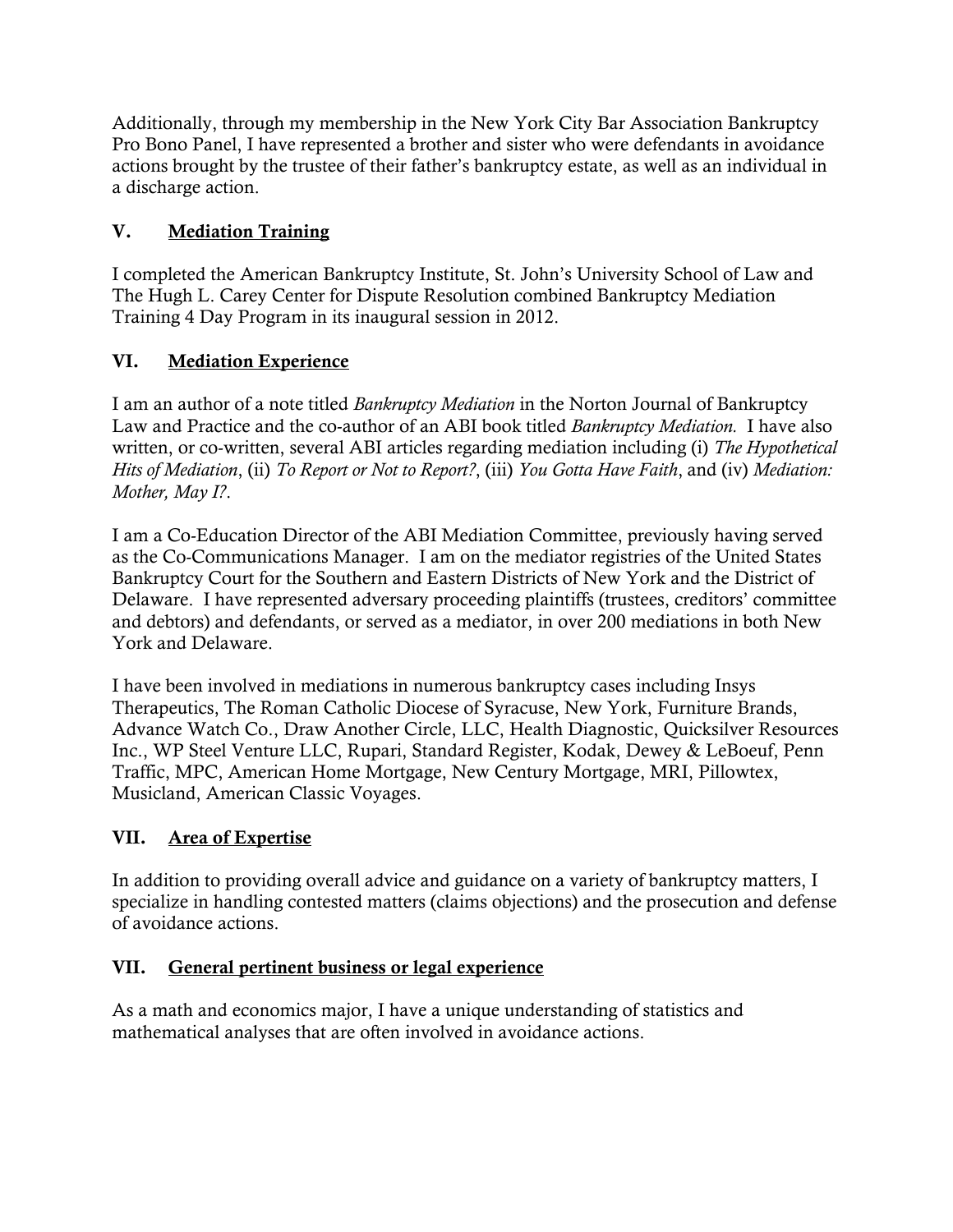#### **IX. Publications**

*CFPB Adopts Strict Liability Standard for Debt Collectors Who Sue or Threaten Suit Over Time-Barred Debt*, co-author, The Temple 10-Q, April 2021

*Dismissal of Chapter 11 Case Calls Into Question Bankruptcy Protections for Cannabis Companies,*  co-author, The Temple 10-Q, March 2021

*Rebutting the Presumption of Insolvency During a Pandemic*, co-author, ABI Journal, November 2020

*The Hypothetical Hits of Mediation,* co-author, ABI Journal, September 2020

*Heightened Standard for Imposition of Civil Contempt Sanctions Arising from Violation of Discharge Order*, co-author ABI Bankruptcy Litigation Committee Newsletter, November 2019

*Bankruptcy Mediation*, note author, Norton Journal of Bankruptcy Law and Practice - Volume 28, Issue 3, June 2019

*To Report or Not to Report?*, author, ABI Mediation Committee Newsletter - Volume 4, Number 3/August 2018

*You Gotta Have Faith*, author, ABI Journal, July 2018

*Mediation: Mother, May I?*, co-author, ABI Bankruptcy Litigation Committee Newsletter - Volume 13, Number 3/June 2016

*Bankruptcy Mediation*, book co-author, ABI, Summer 2016

*Can Trade Creditors Provide "Value" In A Ponzi Scheme?*, co-author, ABI Journal, June 2015

*A Practitioner's Guide to Liquidation and Litigation Trusts*, book co-author, ABI, Spring 2015

*Pizza or Sausage? Determining the Relevant Industry for Ordinary Business Terms Under Bankruptcy Code §547*, co-author, ABI Bankruptcy Litigation Committee Newsletter - Volume 10, Number 4/October 2013.

*Archway vs. Ames: Do Debtor's Activities with Other Creditors Affect Subjective § 547(c)(2)(A) Safe Harbor?*, co-author, ABI Bankruptcy Litigation Committee Newsletter - Volume 8, Number 2/March 2011

*May 20-Day Goods Qualify as an Administrative Expense under §503(b)(9) and New Value?*, coauthor, ABI Unsecured Trade Creditors Committee Newsletter, Volume 9, Number 1/February 2011